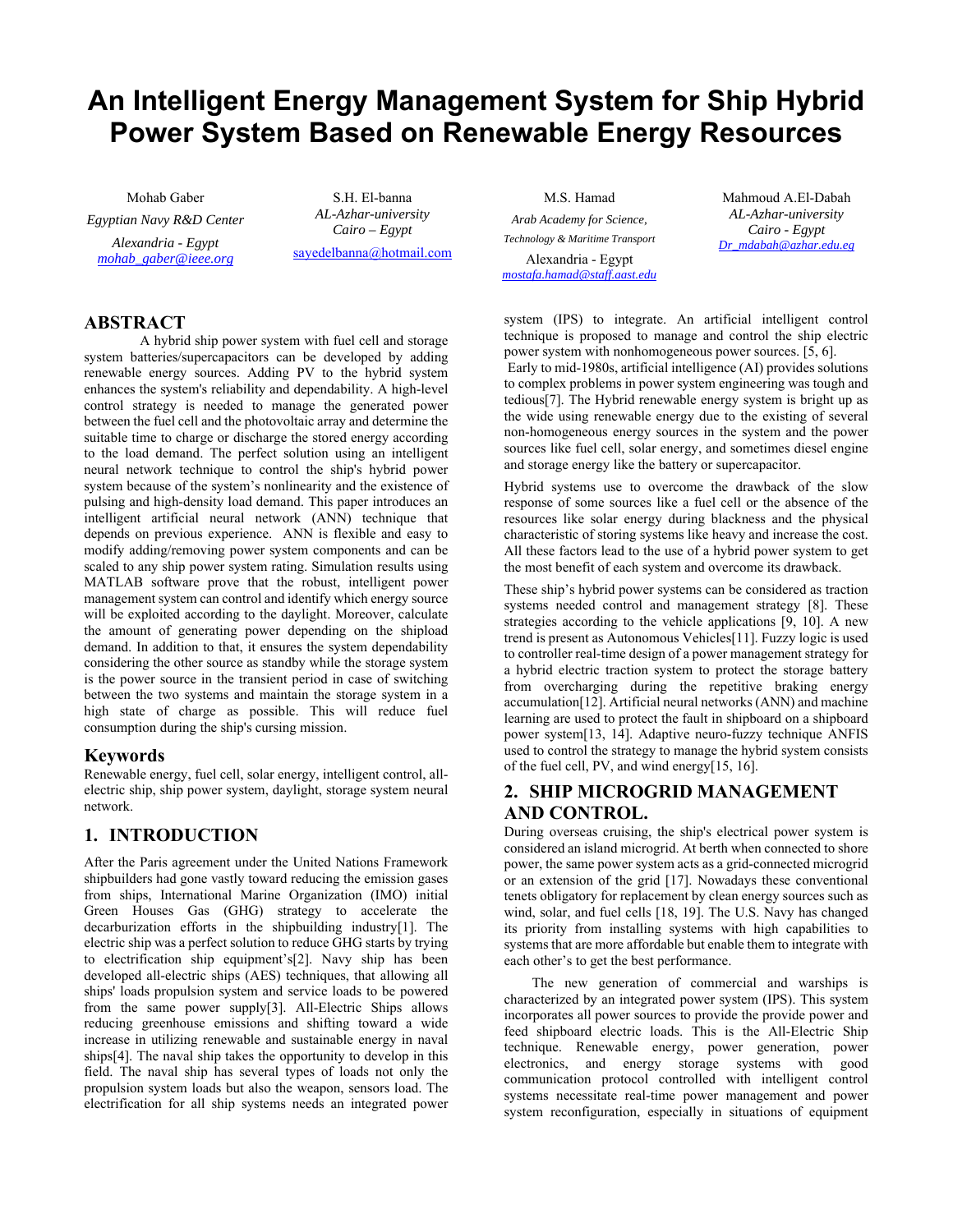failure and battle damage. This is the new revolution in marine and naval ship microgrids [17]. The integrated power architecture provides the framework for partitioning the equipment and software of IPS into modules [18, 19].



**Figure 1. Proposed Hybrid System Architecture.** 

#### **3. HYBRID SYSTEM ARCHITECTURE.**

The hybrid power system allows the system to combine two or more energy sources into a hybrid energy system. The drawbacks of any source will be accomplished by the other sources. The system is designed based on the power and energy required for a typical special naval ship's mission. That submarine seeking mission required low acoustic and noise signature. The fuel cell has been identified as the most promising technology for ships, promising in future marine because of its dependability in all marine environmental conditions and ability to work in both low and high temperatures. The disadvantage of the fuel cell is its slow dynamic response. Any renewable energy should be coupled with an energy storage system to overcome the fluctuation from renewable energy resources due to environmental conditions or sudden outages and to ensure system stability.

# **3.1 Fuel cell /PV hybrid energy system.**

A typical fuel cell/battery hybrid system is the famous predesigned and tested system used in many applications such as an emergency landing cycle, provided by Bombardier Aerospace under the technique of more electric aircraft (MEA) [20]. And in naval ship systems under the technique all-electric ships (AES) [4].

The proposed hybrid electric power system is shown in Figure 2. consists of the fuel cell system as a DC power supply to meet the average demand load (10 kW), a photovoltaic array is introduced to enhancement the system response with clean, pollution-free energy, no fuel cost, etc., the common problem with these sources is their dependence on the climatic conditions due to which the power produced is unpredictable. The batteries and supercapacitors are designed to assist fluctuation during continuous, transient peak demand, and improve the power quality of the system. The fuel cell system is a proton exchange membrane (PEM) with 30-60 V 12.5-kW max. Valence battery modules four batteries (12.8 V, 40 Ah) are used along with six NESSCAP supercapacitor modules (48.6 V, 88 F)[20]. The highest level of control should be used as shown in fig. 2 to divide the system into three subsystems as follows: -

 A DC bus bar system which feeder from the fuel cell, the PVs, and the battery, Two DC/DC converters for discharging (4 KW boost converter) and charging (1.2 KW buck converter) for the battery system and DC/DC for controlling the fuel cell's output. These converters have an output voltage regulated with

current limitation. The PV output module controls the voltage level and enabling the PV system according to the light intensity.

 AC systems consist of the inverter system and load profile and monitoring and protection systems. The inverter system consists of (160–320 V) input dc and converts to3X440 V/60-Hz 10-kVA dc/ac output.



**Figure 2. The schematic diagram for the proposed system.** 

 The load consists of variable loads to emulate the ship's loads. For each converter input/output voltage and current sensor and temperature measurement are equipped to control and monitoring the inverter. Figure.3, shows the schematic power and control for the overall proposed system. Signal conditioning is achieved through NI data acquisition cards.

#### **3.2 Photovoltaic control modules.**

Connecting the photovoltaic array to ship microgrid need some preparations because the photovoltaic output power not always intermittent. The variety of the environmental conditions during the day and the location in which the ship is sailing and the variation of the load demand causes shortage or excess in photovoltaic power. Hence, the photovoltaic module is designed with a high level of the control system to identify the best time to operate the photovoltaic module, control the output power, synchronize with the grid (AC or DC) grid according to the load type, and also to connect with the storage system to compensate the photovoltaic output power or to charge storage system in case of excessive power [21].

Photovoltaic module design considers the environmental conditions are constant values of irradiation (1000 W/m<sup>2</sup>) & temperature  $(25^{\circ}$  C) however, those values not always constants with these values. In addition to the excellent atmospheric condition, it is necessary to have an effective maximum power point tracking (MPPT) for the PV system. The Maximum Power devices have several techniques such as perturbation and observation technique, voltage feedback technique, actual measurement technique, linear approximation technique, incremental conductance technique, and fuzzy logic control technique [22].



**Figure 3 active and reactive power control for the PV module.**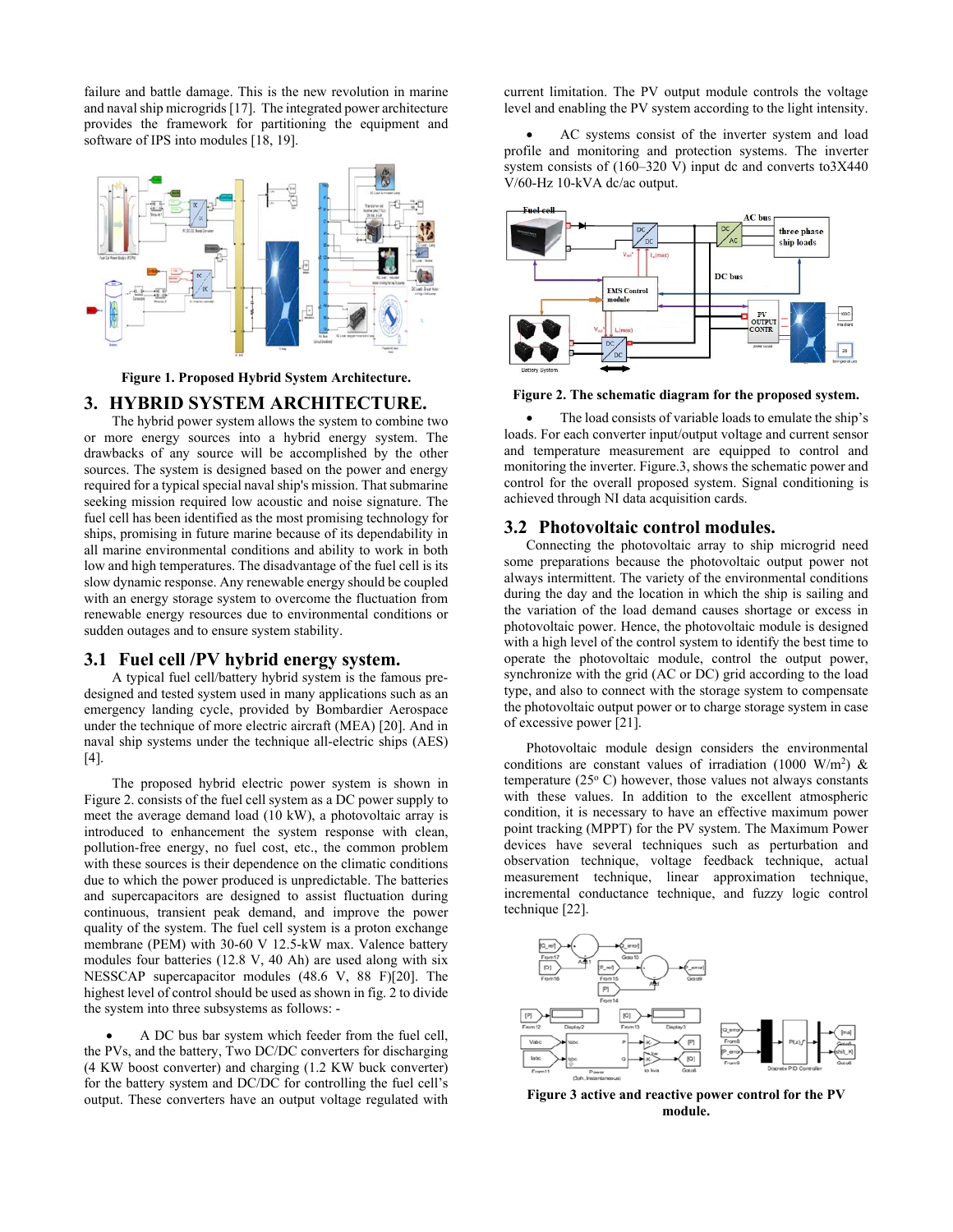Photovoltaic control differs according to the grid-connected type in case of DC grid only voltage level and power is needed to ensure connected the to the busbar with the same DC voltage. For the AC grid additional controller to keep synchronized with the three-phase grid (voltage, frequency, phase sequence), PID controller adds as in Figure. 4 to control active and reactive power produced from the photovoltaic module.

#### **4. ENERGY MANAGEMENT STRATEGY.**

The energy management strategy is aimed to ensure the following:

- Reducing the system's energy fluctuations, which is the major problem in renewable energy systems.
- Increasing the battery's lifetime by maintaining its state of charge (SoC) in acceptable mode.
- Reduce fuel consumption (hydrogen).
- Produce a maximum amount of solar energy.
- Reduce the amount of energy production by the fuel cell.

This will achieve by using the "artificial neural network" (ANN) technique which is one of the artificial intelligence techniques based on training the system to solve the problem depending on the user expert with minimum error.

The system as shown in figure 4 consists of three input the battery state of charge and the load power and the light intensity to identify which source will produce power and the two output is the fuel cell power and photovoltaic power.



**Figure 4. ANN control structure.** 

The ANN control system use  $(3x1568)$  input and  $(2x1568)$  output data as training data to train the system.

As the light intensity is enabled all power is produced from the photovoltaic module and when the light intensity is disabling the power is produced from the fuel cell. The energy management design parameters are shown in the table.1

**Table 1. Energy management designed parameters.** 

| parameter          | Min                  | Max                |  |
|--------------------|----------------------|--------------------|--|
| Fuel Cell power    | 1 KW                 | 10KW               |  |
| Photovoltaic power | $0$ KW               | 10 kW              |  |
| Battery power      | $-1.2$ KW (charging) | 4 KW (discharging) |  |
| Battery SoC (high) | 90%                  | 100%               |  |
| Battery SoC        | 60%                  | 90%                |  |
| (normal)           |                      |                    |  |
| Battery SoC (low)  | 60%                  | 40%                |  |
| DC bus voltage     | 250 V                | 280V               |  |

# **5. SYSTEM OPTIMIZATION PROBLEM.**

Hybrid systems that use at least two energy sources for providing the load with its needed power. that system is usually combined with one or more renewable energy sources, energy-storing system, or fuel system that may be the engine with fossil fuel or hydrogen. Hybrid systems are expected to have an optimization technique working with the (EMS) which identifies which source provides the load

with its necessary power or how much power should provide for each source to reduce the fuel consumption and ensure the system stability[23],[24],[25].

For achieving this goal, the optimal minimization and control strategy is applied to the hybrid system component fuel cell, supercapacitor, and battery to produce the reference power determined by the EMS based on the load demand[20]. The electric power produced from the fuel cell and the energy storing system battery and supercapacitor should be converted to equivalent hydrogen consumption.

The calculation of the equivalent of the hydrogen consumption for load C that is the sum of fuel cell hydrogen consumption  $C_{fc}$  and battery hydrogen consumption  $C_{bat}$  and solar power from PV  $C_{pv}$ .

The equivalent mathematical problem for minimizing fuel consumption is the following:

$$
P_{fc} = \min(C_{fc} + k_1 C_{bat} + k_2 C_{pv} + k_3 C_{sc})
$$
 (1)

Where  $P_{fc}$  fuel cell output power<br> $k_1, k_2$  and  $k_3$  penalty coefficients co penalty coefficients converter to hydrogen consumption.

The supercapacitor power is neglected in the optimization problem because the battery converter controls the DC-bus voltage, and the solar power is independent of the hydrogen consumption. And the discharging or charging of the supercapacitors within the same energy from the battery system so the load power is divided between the fuel cell and the battery in each cycle. The optimization problem can be written as:

$$
x = [p_{fc} + k_1 P_{batt}]
$$
  
To minimize the equation (2)

$$
F = [p_{fc} + k_1 P_{batt}].\Delta T
$$
 (3)

The battery equivalent hydrogen consumption  $C_{bat}$  can be calculated from the battery power  $P_{bat}$  and the battery SoC Under the equality constraints.

$$
P_{load} = P_{fc} + P_{batt} \tag{4}
$$

$$
k_1 = 1 - 2\mu \frac{(SoC - 0.5(SoC_{max} - SoC_{min}))}{SoC_{max} - SoC_{min}}
$$
(5)

With the boundary constrains

$$
P_{fcmin} \le P_{fc} \le P_{fcmax}
$$
  
 
$$
P_{batt \ min} \le P_{batt} \le P_{batt \ max}
$$
  
 
$$
0 \le k_1 \le 100
$$

The above is the system cost function which is a generic problem for any hybrid system consists of fuel cell energy storing devices and this multi-objective optimization problem was solved for this system in several papers which is not interested in this issue [24], [26], [27].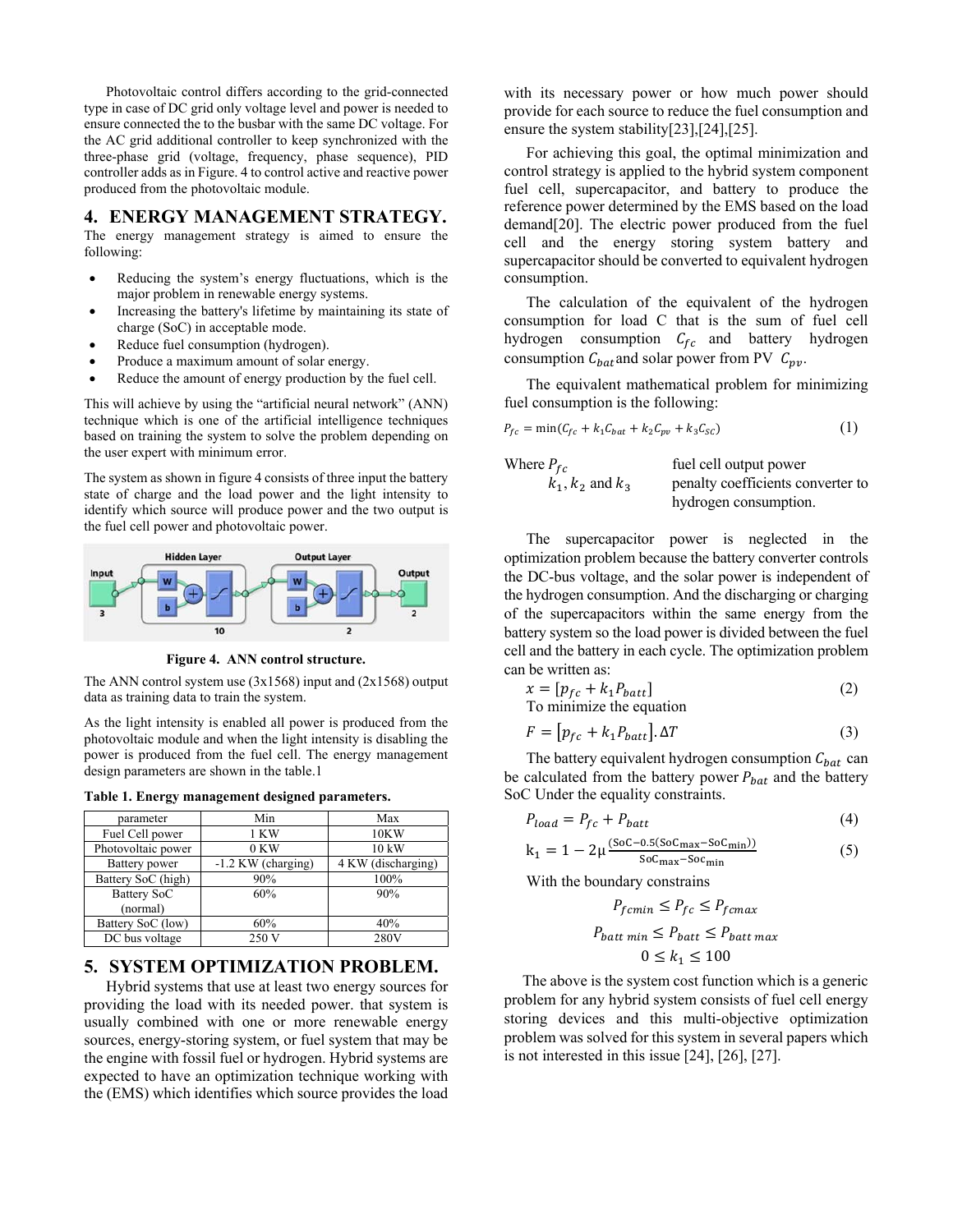# **6. ANN CONTROL PROCEDURE.**

ANN procedure will be carried out according to the learning result that pre-obtained from the old trial or human experience. This is the benefit of using ANN especially at the non-linear systems and the systems need a quick decision in real-time.

Three inputs are entered into the EMS's. The first input is the battery SoC that indicates the amount of power that the battery has, the optimal state is the normal state of charge between 65%to 85%.



**Figure 5 ANN training regression.** 

Another objective is to maintain the battery state of charge (SoC) within the acceptable limits so that the lifetime of the batteries can be increased.

The second EMS input is the ship load demand. The permissible load between 1-10 kW indicates the amount of power needed to stabilize the system. The third input to EMS's is the environmental condition that indicates if it is suitable for the photovoltaic to work or generate the power from the fuel cell.

The system trained with  $(5x1568)$  expert data to obtain the best validation performance with a minimum error of less than 0.0013 as shown in figure 5.

The system best validation system performance occurs at 443 epochs less than 0.1 % error as shown in Figure 6.



**7. ANN SIMULATION AND RESULTS.** 

The MATLAB simulation results obtained from the energy management system based on the ANN are shown in Table2. For one day sailing during two-period according to the light intensity.

Table.2 Simulation result obtained from EMS based on ANN

| Time            | <b>EMS</b> input |                |                  | EMS output       |                  |
|-----------------|------------------|----------------|------------------|------------------|------------------|
| clock           | SoC              | Load           | Light            | FC               | PV               |
|                 |                  | power          | intensity        | power            | power            |
|                 |                  |                |                  |                  |                  |
| $\overline{0}$  | 90               | 5              | $\overline{0}$   | 4.2              | $\overline{0}$   |
| $\overline{1}$  | 80               | 5              | $\overline{0}$   | 4.8              | $\overline{0}$   |
| $rac{2}{3}$     | 80               | $\overline{7}$ | $\overline{0}$   | 6.8              | $\boldsymbol{0}$ |
|                 | 70               | 6              | $\overline{0}$   | 6.3              | $\boldsymbol{0}$ |
| $\overline{4}$  | 60               | 8              | $\overline{0}$   | 8.3              | $\boldsymbol{0}$ |
| $\overline{5}$  | 60               | 8              | $\boldsymbol{0}$ | 8.3              | $\boldsymbol{0}$ |
| $\overline{6}$  | 50               | 8              | $\mathbf{1}$     | $\boldsymbol{0}$ | 8.5              |
| 7               | 60               | 7              | $\mathbf{1}$     | $\boldsymbol{0}$ | 7.6              |
| $\overline{8}$  | 60               | 7              | $\mathbf{1}$     | $\boldsymbol{0}$ | 7.6              |
| 9               | 70               | 9              | $\mathbf{1}$     | $\boldsymbol{0}$ | 9.8              |
| 10              | 80               | 10             | $\mathbf{1}$     | $\boldsymbol{0}$ | 9.8              |
| 11              | 80               | 10             | 1                | $\boldsymbol{0}$ | 9.8              |
| 12              | 70               | 11             | $\mathbf{1}$     | $\boldsymbol{0}$ | 10               |
| 13              | 60               | 10             | $\mathbf{1}$     | $\boldsymbol{0}$ | 10               |
| 14              | 60               | 8              | 1                | $\boldsymbol{0}$ | 8.4              |
| 15              | 70               | 8              | $\mathbf{1}$     | $\boldsymbol{0}$ | 8.1              |
| $\overline{16}$ | 80               | 5              | $\mathbf{1}$     | $\boldsymbol{0}$ | 4.8              |
| $\overline{17}$ | 90               | 5              | 1                | $\boldsymbol{0}$ | 4.4              |
| 18              | 80               | $\overline{7}$ | $\overline{0}$   | 8.6              | $\boldsymbol{0}$ |
| 19              | 80               | $\overline{9}$ | $\boldsymbol{0}$ | 8.6              | $\overline{0}$   |
| 20              | 70               | 9              | $\overline{0}$   | 8.8              | $\overline{0}$   |
| $\overline{21}$ | 80               | 8              | $\overline{0}$   | 7.7              | $\boldsymbol{0}$ |
| $\overline{22}$ | 90               | 6              | $\overline{0}$   | 5.4              | $\boldsymbol{0}$ |
| 23              | 90               | 5              | $\boldsymbol{0}$ | 4.2              | $\boldsymbol{0}$ |

The first column indicates the time during the full day. The second, third, and fourth columns are the system inputs (battery source, load demand, and the light intensity) the next two columns indicate the predictive power determine by the EMS, and which energy source is enabling.

The first period from sunrise at 6 am till dawn at 5 pm in which the solar energy has enabled, and all ship's demand load is provided from the photovoltaic module and safe hydrogen consumed in the fuel cell and the battery.

In the second period from 6 pm till the sunrise the light intensity is low so the energy source is generated from the fuel cell and battery according to the demand load and such.

In case of low light intensity, the fuel cell will provide the load with sufficient power depending on the source, and this increases the system's reliability.

### **8. CONCLUSION.**

The artificial neural network is one of the promising intelligent energy management systems in the ship power system.

These intelligent techniques add flexibility and power to the control and management system when adding/removing any power source or equipment.

Using renewable energy sources in the ship power system has many advantages that are reducing the greenhouse emissions from ships, reduce the crushing cost by reducing fuel